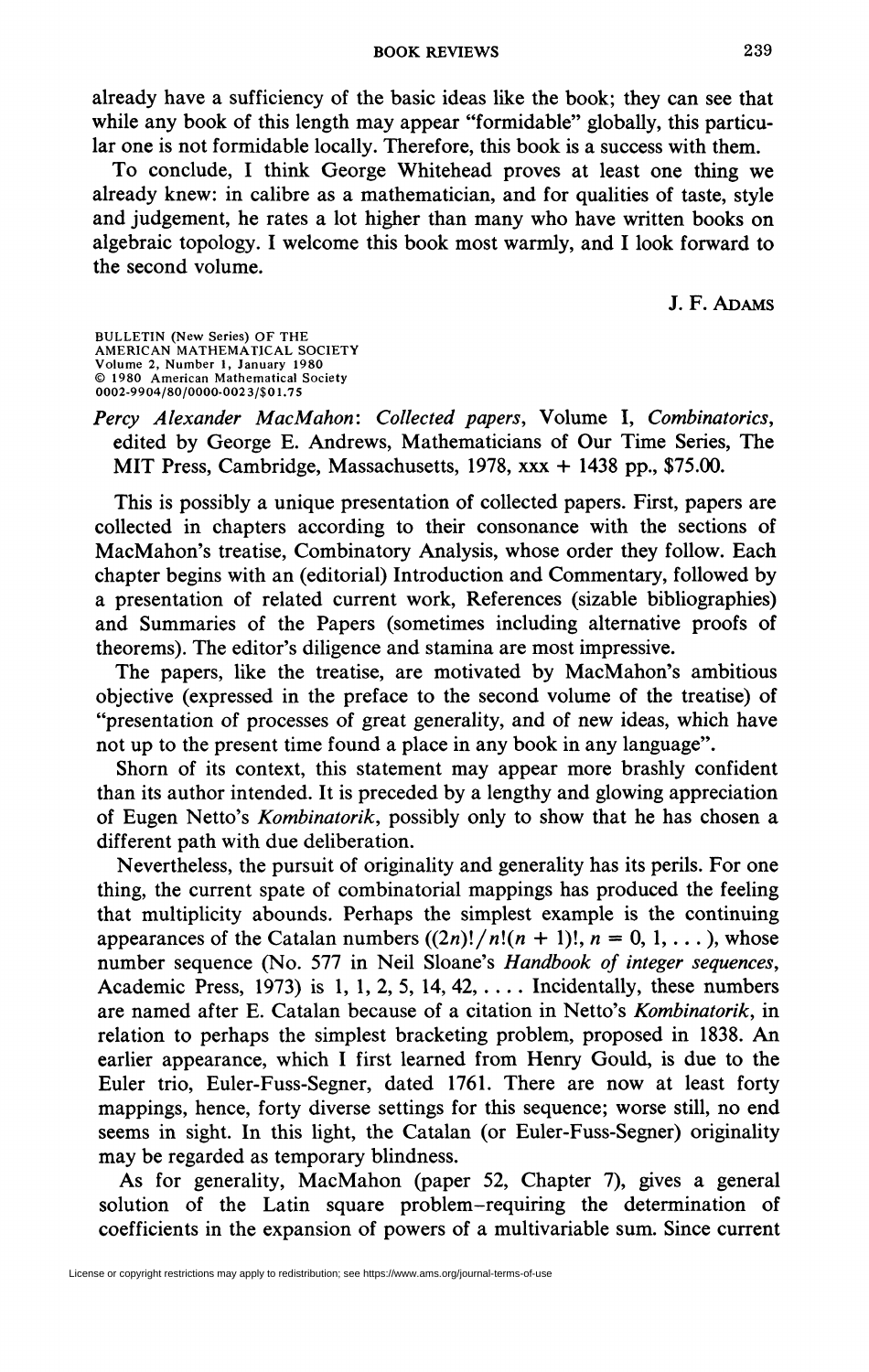knowledge of the actual numbers extends to only  $9 \times 9$  squares, the use of MacMahon's result by mere mortals seems doomed.

On the other hand, MacMahon's work on Latin squares seems to have inspired J. H. Redfield (in a long neglected paper reprinted in Chapter 7) to develop interrelations of Group Theory and Combinatorics, implicit in George Polya's (later) masterly paper on groups, graphs, and chemical structures.

In most of MacMahon's papers, an enumerative aspect is present, at least at the start. In many of the current works cited by the editor, the enumerative side seems strikingly reduced, e.g. in Gian-Carlo Rota's series *On the foundations of combinatorial theory.* In L. Mirsky's brilliant review of *Combinatorics in the theory of graphs* (this Bulletin, March 1979), enumeration is mentioned only to be dismissed. Perhaps it is true that enumeration is obsolescent; true or not, I focus my remaining remarks on ignored enumeration aspects.

Papers 40 and 42, both in Chapter 5, are mainly concerned with a problem whose engineering description is: the enumeration of unlabeled series-parallel networks. In Paper 42, which appeared in the Electrician in 1892, the terms series and parallel appear; in Paper 40, appearing in Proc. London Math. Soc, series becomes chain, parallel becomes yoke, following a suggestion from Professor Cayley, and probably a necessary bow to the referee's sensibility. By a simple and elegant argument, MacMahon derives a generating function identity for the enumerator of these yoke-chains identical with that for a class of trees in Cay ley's paper *On the theory of the analytical forms called trees (Collected papers, No. 203)*; these trees are secondary to the main result which is: the enumeration of rooted trees by number of points with all points alike (i.e. unlabeled). They are identified by the cryptic description: "trees with a given number of free branches, bifurcations at least". MacMahon's diagrams, arranged by number of endpoints, reveal that there are no branches at the root, or any other branch point, represented by two or more lines in series (or tandem), like  $\bullet \bullet \bullet \bullet \bullet \bullet \bullet \bullet \bullet \bullet \bullet \bullet \bullet \bullet \bullet \bullet$  calling such trees series-reduced. Moreover they are the trees appearing in Louis Comtet's mapping of the bracketings in E. Schroder's fourth problem reported in C. R. Acad. Sci. Paris Ser. A-B, **271** (1970), 913-916. Curiously Comtet's brief tag, arboresences bifurcante, echoes Cayley. The mapping of chain-yoke arrangements to Schroder's bracketings is sketched in my 1976 Acta. Math, paper.

Paper 40 is in two parts; the second part is concerned with another Cayley tree enumeration *(Collected papers, No. 297)*, the trees in question being those without the series-reduced prescription and again enumerated by number of end points. MacMahon gives a mapping of compositions of multipartite numbers with unit parts, zero parts in the composition not excluded.

Cayley's main result is the exponential generating function

$$
(2-e^x)^{-1} = \sum_0 \phi(m+1)x^m/m!
$$

with  $\phi(m)$  the number of trees having *m* endpoints. This entails, as Cayley found,